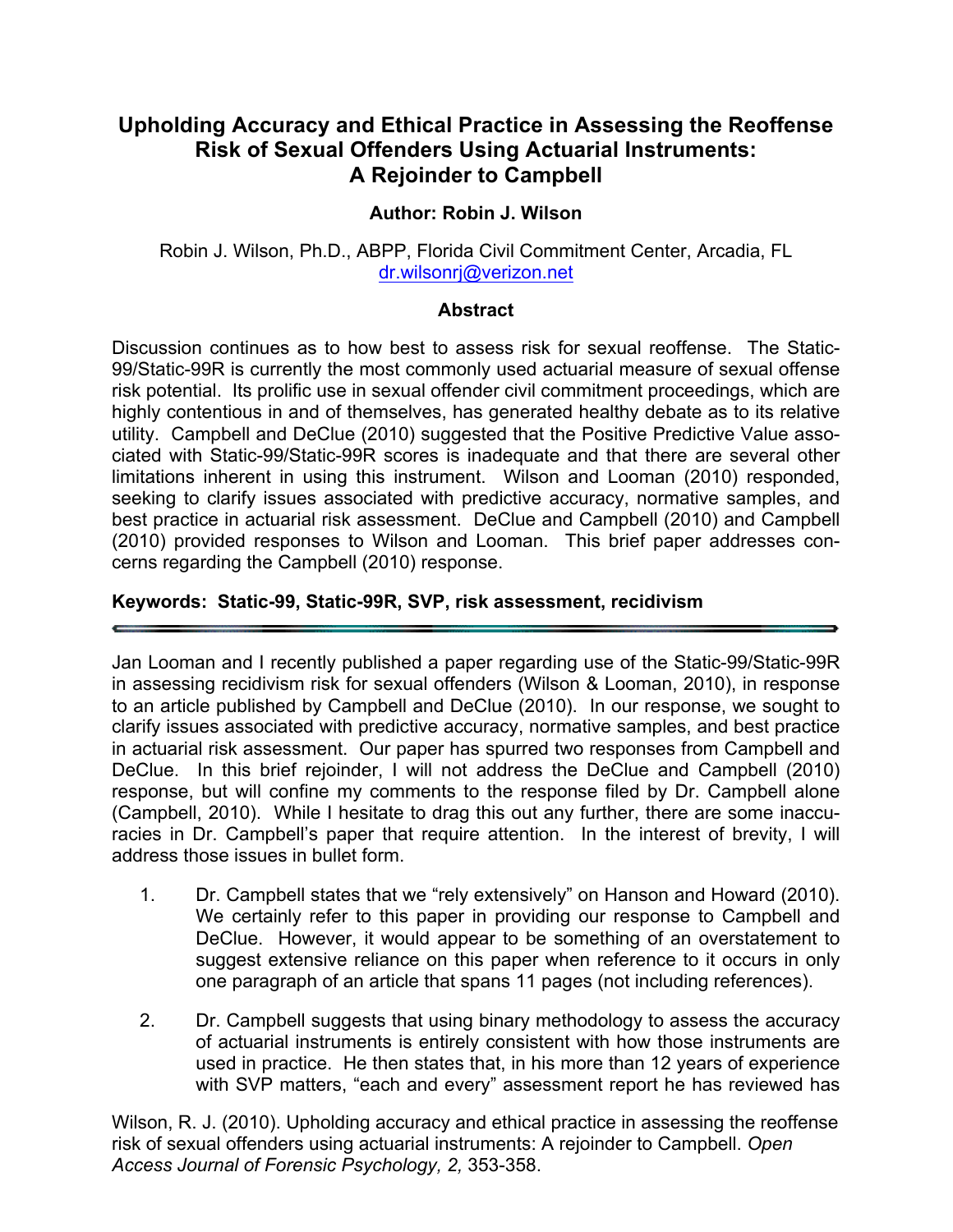concluded that the offender "will, or will not" reoffend. Dr. Campbell also states that SVP proceedings allow for "one—and only one" of two decisions, commit or do not commit. Let me address these two points separately:

a. Like Dr. Campbell, I have several years' experience creating and reviewing sexual-offender assessment reports; although, my experience in SVP settings is only slightly more than three years. However, as the Clinical Director of a Sexually Violent Predator (SVP) program, I have the opportunity to see quite a few evaluator reports. Indeed, just by chance, I happen to have seven such reports (by six different assessors) on my desk as I write this response. To a one, none of these reports states that the offender in question "will, or will not" reoffend. Each and every one of them speaks of likelihood, which is inherently probabilistic and certainly not absolute—like "will, or will not." Indeed, it has always been my practice to report risk and not certainties, simply because even when something is more likely than not, there is still the chance that it will not occur. As evaluators, we cannot divine who "will, or will not" reoffend. Given what we know about sexual reoffense base rates, to do so would seem rather unwise.

I have been training professionals in the use and interpretation of the Static-99/Static-99R for more than eight years. In the standard training materials, the following slide appears:

# **Interpreting the STATIC-99**

- You **MAY NOT** say in your report that "research has shown that Mr. *X's* estimated recidivism potential over the next *Y* years is ?? to ?? percent."
- You **MAY** say in your report that "research has shown that groups of men demonstrating the same empirical risk factors as Mr. *X* have been seen to recidivate at ?? to ?? percent over *Y* years."

It has been my routine to instruct users of the Static-99/Static-99R to present risk to reoffend as a percentage or probability over a certain time period—never as an absolute. In reality, within that certain time period, we are able to separate offenders into two groups—those who did, and those who did not, reoffend. However, that is outcome and not prediction. Use of a 2 X 2 table to report *outcome* would be more than appropriate, but I continue to assert that splitting *risk* into "will, or will not" is misleading.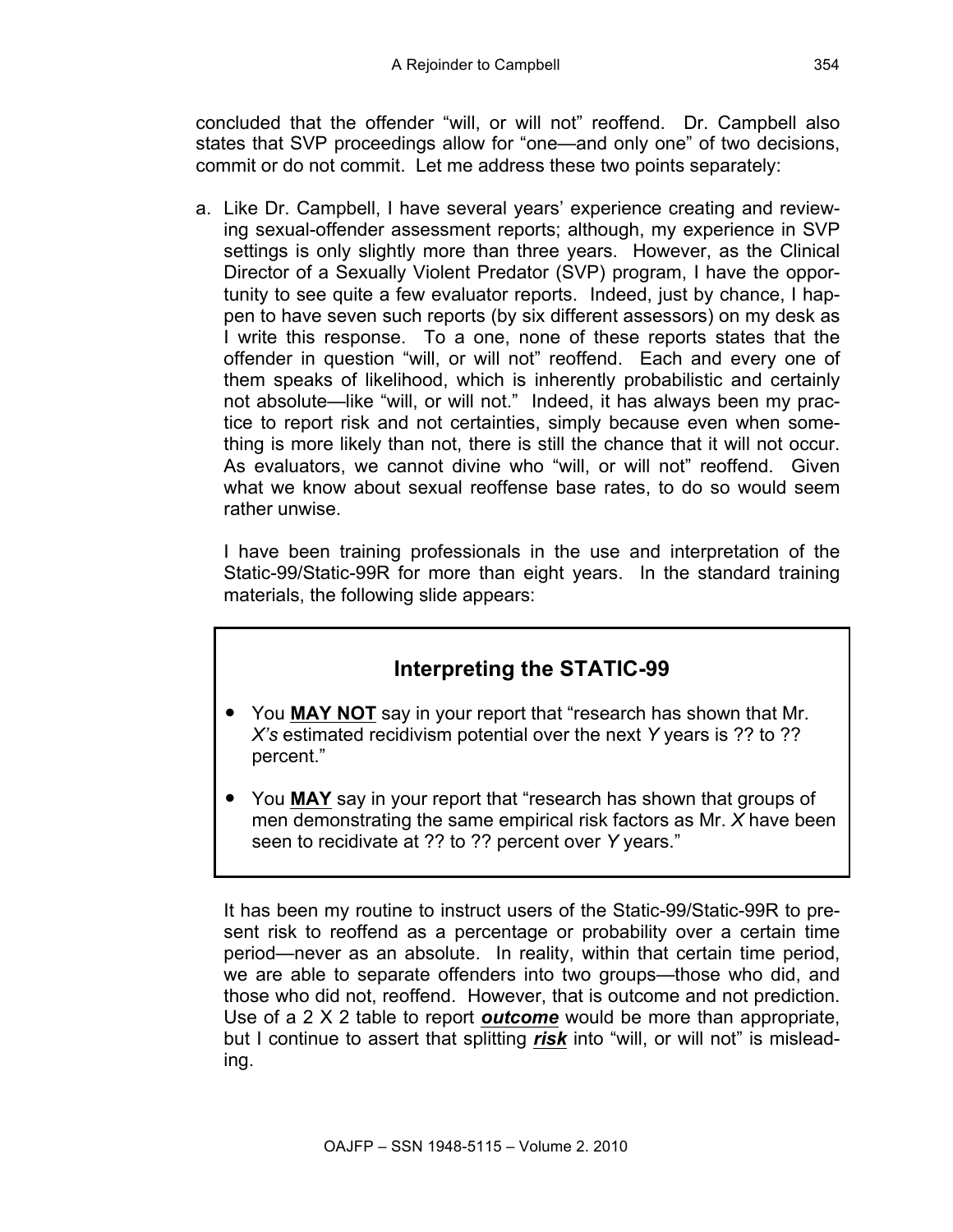- b. Dr. Campbell states that all SVP evaluator reports make a definitive statement regarding civil commitment, and he is correct. All seven of the reports currently on my desk make a clear statement as to whether or not the offender in question meets the Florida criteria for civil commitment as a Sexually Violent Predator—a statutory distinction. However, it would be a grave mistake to suggest that this is the same thing as saying the offender "will, or will not" reoffend.
- 3. Dr. Campbell seems to have seriously misunderstood important aspects of our paper. In one section, he cites us for criticizing some practices associated with using the Static-99/Static-99R to assess reoffending risk and then, later, he suggests that we are defending the instrument against criticism or scrutiny. To be clear, as a sexual offender service provider, I have used the Static-99/Static-99R as a central component of my evaluations since the instrument was released. Although there are others, I believe that it represents either the best or one of the best means of actuarially assessing risk for sexual reoffending. However, to suggest that it is a foolproof measure, or that it can render an absolute answer as to the "will, or will not" issue, would be unwise. Indeed, I have no stake in whether or not evaluators do or do not use the instrument, although the literature is pretty clear that anchoring risk assessment in an actuarial measure is recommended (e.g., Quinsey, Harris, Rice, & Cormier, 2006). Similarly, defending an instrument with well-known limitations against acknowledgment of those limitations would also be foolhardy. I am simply befuddled as to how Dr. Campbell got the impression that we did not want people to criticize or scrutinize the Static-99/Static-99R. We quite transparently outlined many of the instrument's "foibles" and dedicated two sections of our paper to "Problems in Actuarial Risk Assessment with SVPs" and "Margins of Error." Ultimately, the Static-99/Static-99R will stand or fall on its own merits or limitations. In the meantime, I believe it is important to restate that the Static-99/Static-99R is *a component of* a comprehensive evaluation of risk, not *the* evaluation of risk in and of itself.
- 4. Dr. Campbell criticizes our recommendation that evaluators consider using the "high-risk/need" norms as those best approximating the SVP group. I fully agree with Dr. Campbell that it would be preferable to have so-called "local norms" for SVP. We said so clearly in our paper, even suggesting how this could be done. However, such local norms do not presently exist and I am not aware of any current project seeking to create any. Dr. Campbell also suggests that the offenders included in the high-risk/need normative sample are not representative of "contemporary U.S. offenders." This may, indeed, be true and it would be equally preferable to compare U.S. offenders to U.S. offenders, but it would appear that such samples are also currently lacking. Given the relatively low rate of release seen in most SVP settings, coupled with the relatively short follow-up that would be applicable in most jurisdictions, it may take some time to generate the sort of comparison group that Dr. Campbell (and I) would like to see. In the meantime, what should we do? As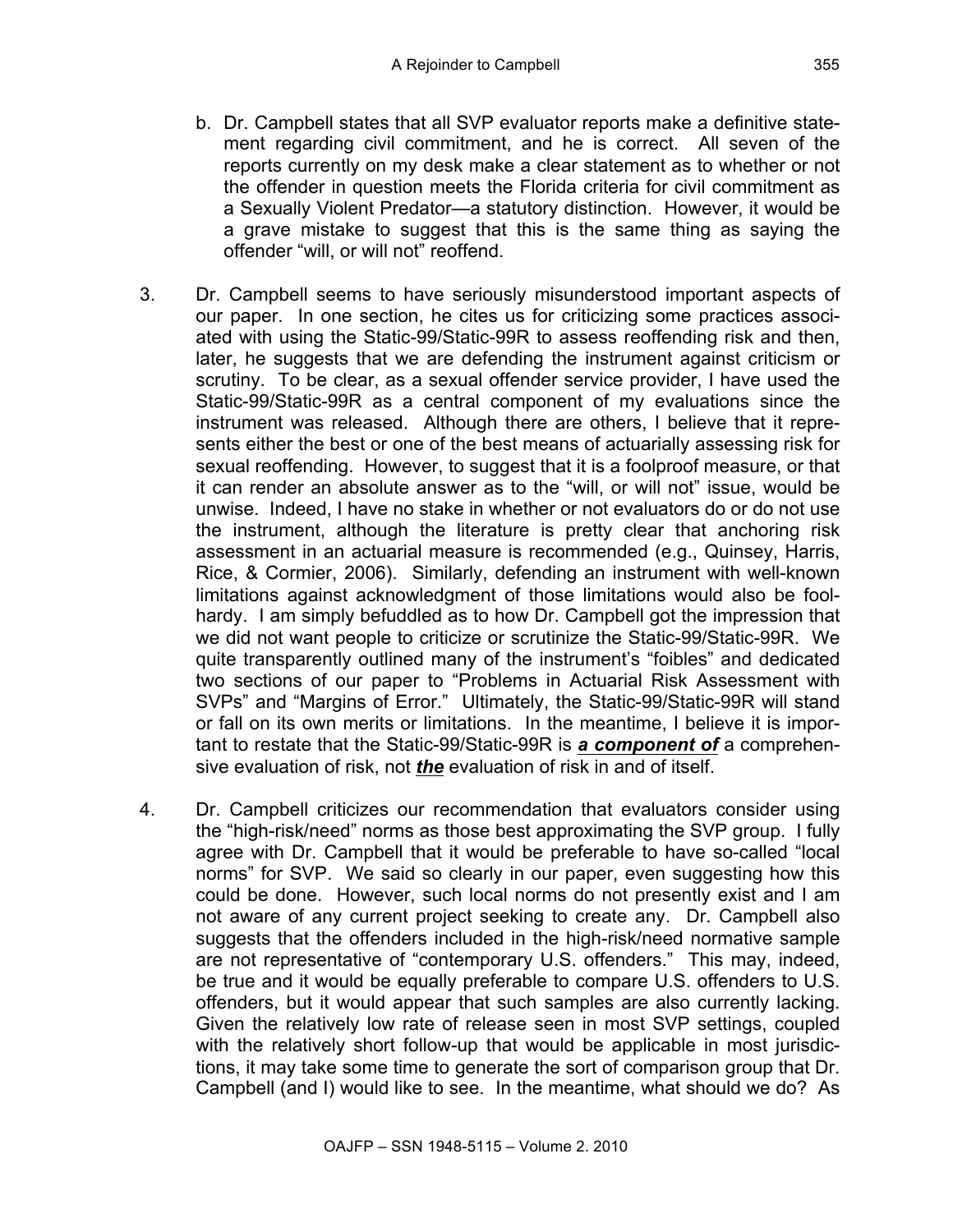someone who has interacted clinically with several thousand sexual offenders, on both sides of the U.S./Canada border, I think it would be a mistake to suggest that American offenders are so profoundly unique as to defy comparison to their international peers.

5. Dr. Campbell includes 10 tables detailing outcomes obtained if relying on the various normative groups suggested by the Static-99R research group (see www.static99.org, 2009, October). To cut to the chase, Dr. Campbell's tables ably show what we already know to be true—that most sexual offenders do not reoffend, and that "betting the base rate" yields greater accuracy than using the instrument, if the question on your mind is who "will, or will not" reoffend. On this, Dr. Campbell is entirely correct. Given what we know of sexual reoffense base rates (and even if we were to factor in some correction for underreporting), those evaluators who state that certain offenders "will" reoffend are probably going to be wrong more often than right. This will also be true of evaluators working in SVP settings where it is hoped that the offenders are of the higher risk type. However, I suggest that this is not the point.

SVP statutes were created to allow for the preventive detention of certain sexual offenders meeting certain criteria; the idea being that they would be removed from society until such time as their risk to others was sufficiently ameliorated—by treatment, time, or some other factor—that they might be able to safely rejoin society. To that end, we use the Static-99/Static-99R to help us identify who those preventive detainees should be. As noted previously, both here and in our original paper, this process includes a not insignificant degree of error. However, triers of fact rely on us to assist them in the particularly difficult job of deciding who should or should not be indefinitely civilly committed. Because we cannot tell them with certainty that the particular offender in front of them "will, or will not" reoffend, jurists will need to decide for themselves and their communities how much risk is too much risk. As we noted in our original response, the amount of risk the community will abide is likely considerably less than the amount of reoffending required to satisfy Campbell and DeClue's (2010) concerns regarding Positive Predictive Value.

- 6. Dr. Campbell concludes his response with sections on "Welcoming Scrutiny" and "Ethical Considerations." As before, I will deal with these two issues in separate bullets:
	- a. Dr. Campbell suggests that we "appear engaged in attempts at avoiding scrutiny for the Static instruments." I addressed some of this in bullet 3, but let me restate a couple of points: 1. The Static-99/Static-99R is not perfect, nor is it able to tell us with certainty who "will, or will not" reoffend. As a measure of risk to reoffend, it will stand or fall on its own merits or limitations. 2. Margins of error in the risk-assessment process have, do,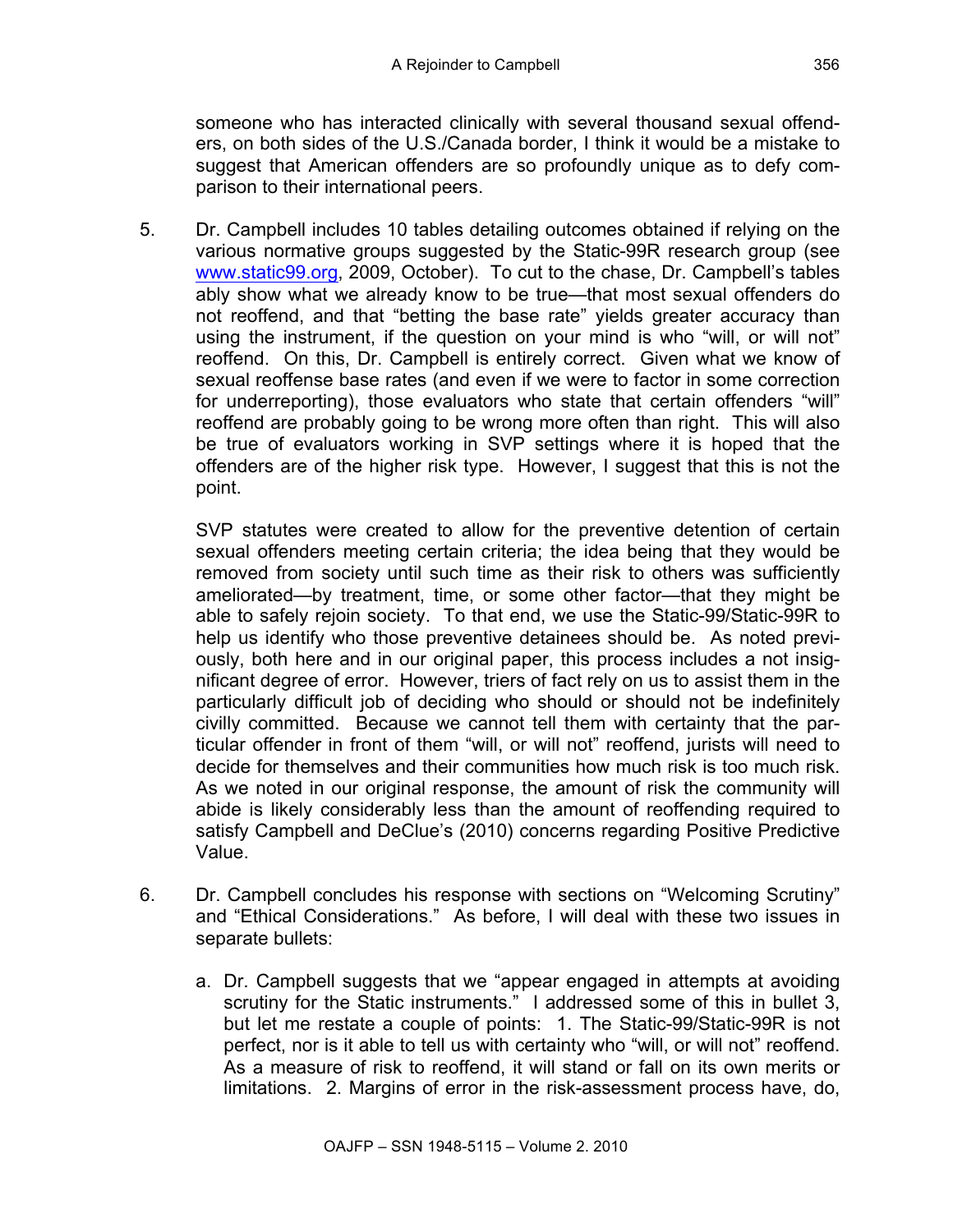and will continue to wreak havoc on our attempts to protect society from reoffending by sexual offenders. As such, we must continue to refine current practices or seek better methods of identifying who presents the greatest risk to engage in this behavior. Continued discussion, research, and debate can only strengthen our efforts.

b. Dr. Campbell, in both the original Campbell and DeClue (2010) article and in his response to our article, states that SVP evaluators must identify the limitations of the instruments they use in deciding who does or does not meet civil commitment criteria, or who is likely to reoffend upon release. I could not agree more. To attempt to hide the often-troublesome "foibles" of the instruments we use would, indeed, represent unethical conduct.

In closing, Drs. Campbell and DeClue expend considerable effort to demonstrate the Static-99/Static-99R's failure to demonstrate sufficient Positive Predictive Value to "beat the base rate." Yes, but I am not convinced that this actually matters in the long run. In a field with a documented base rate of recidivism well below 50 percent, prognosticators of reoffense must be accustomed to being wrong more often than right. Regardless, judges and the community want information regarding reoffense likelihood beyond simply knowing the base rate. Current practices demonstrate a degree of comfort with preventively detaining those offenders whose "likelihood" of reoffending rises to a certain level. Ultimately, where the bar is set is a legal or social question.

### **References**

- Campbell, T. W. (2010). Maximizing accuracy and welcoming scrutiny in SVP evaluations: An additional response to Wilson and Looman. *Open Access Journal of Forensic Psychology, 2*, 337-346.
- Campbell, T. W., & DeClue, G. (2010). Maximizing predictive accuracy in sexually violent predator evaluations. *Open Access Journal of Forensic Psychology, 2*, 148-232.
- DeClue, G., & Campbell, T. W. (2010). Still maximizing accuracy in sexually violent predator evaluations. *Open Access Journal of Forensic Psychology, 2*, 322-336.
- Hanson, R. K., & Howard, P. D. (2010) Individual confidence intervals do not inform decision-makers about the accuracy of risk assessment evaluations. *Law and Human Behavior, 34*, 275-281.
- Quinsey, V. L., Harris, G. T., Rice, M. E., & Cormier, C. A. (2006). *Violent offenders: Appraising and managing risk.* 2nd edition. Washington, DC: American Psychological Association.
- Wilson, R. J., & Looman, J. (2010). What can we reasonably expect to accomplish in conducting actuarial risk assessments with sexual offenders in civil commitment